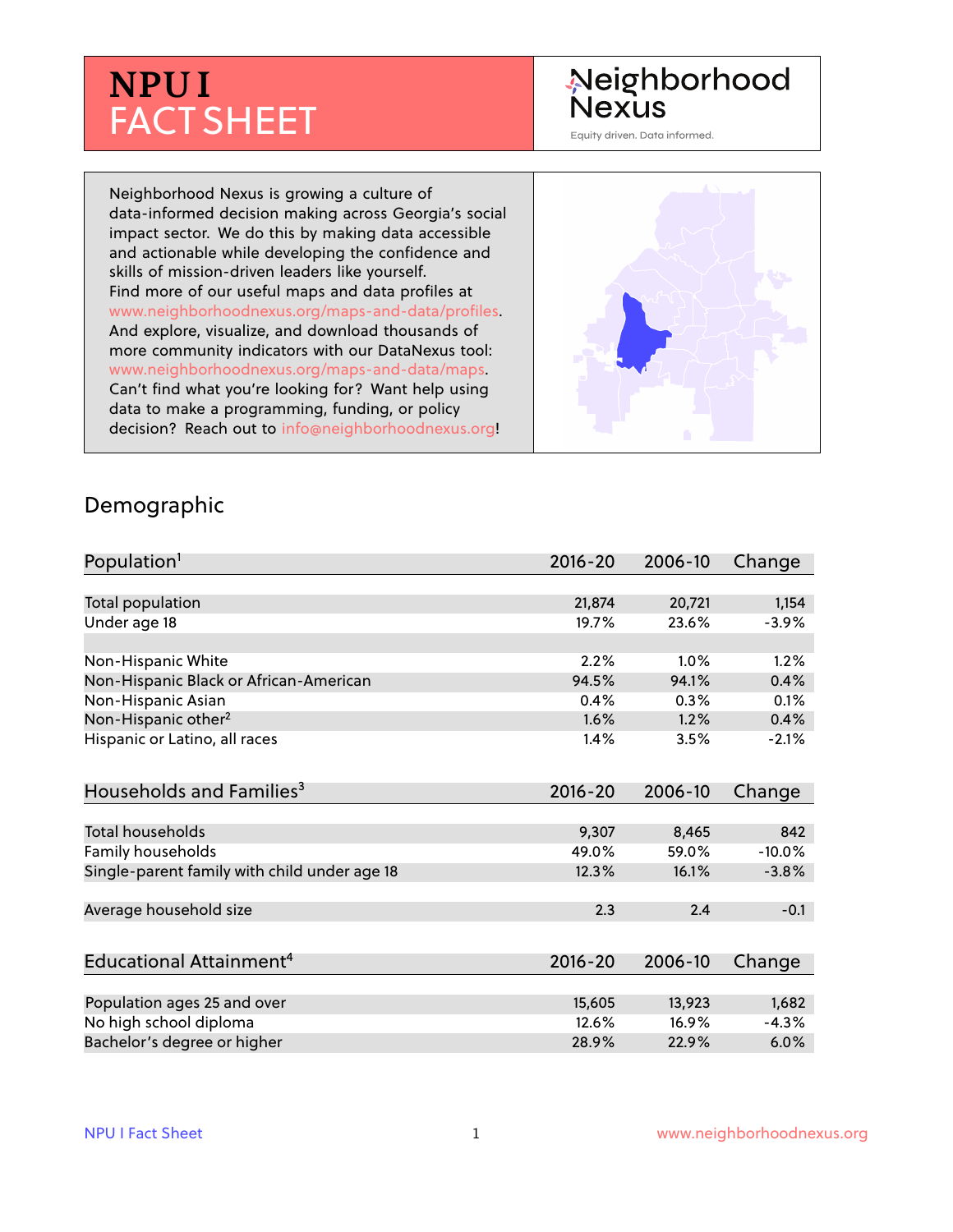## Change Measures, continued...

| Employment <sup>5</sup>                            | $2016 - 20$ | 2006-10     | Change   |
|----------------------------------------------------|-------------|-------------|----------|
|                                                    |             |             |          |
| Total workers residing in NPU                      | 7,938       | 8,134       | $-196$   |
| Workers with earnings \$1250/month or less         | 25.9%       | 29.5%       | $-3.6%$  |
| Workers with earnings \$1251/month to \$3333/month | 42.8%       | 51.4%       | $-8.5%$  |
| Workers with earnings greater than \$3333/month    | 31.3%       | 19.2%       | 12.1%    |
| Total jobs located in NPU                          | 2,647       | 1,693       | 954      |
| Jobs with earnings \$1250/month or less            | 22.8%       | 43.8%       | $-21.0%$ |
| Jobs with earnings \$1251/month to \$3333/month    | 41.9%       | 39.0%       | 2.9%     |
| Jobs with earnings greater than \$3333/month       | 35.3%       | 17.2%       | 18.1%    |
|                                                    |             |             |          |
| Jobs/workers ratio                                 | 0.3         | 0.2         | 0.1      |
| Income and Poverty <sup>6</sup>                    | $2016 - 20$ | 2006-10     | Change   |
|                                                    |             |             |          |
| Median household income                            | \$39,597    | \$32,406    | \$7,191  |
|                                                    |             |             |          |
| Population for whom poverty status is determined   | 21,700      | 20,586      | 1,114    |
| Population below poverty                           | 21.9%       | 21.9%       | 0.0%     |
|                                                    | $2016 - 20$ | 2006-10     |          |
| Housing <sup>7</sup>                               |             |             | Change   |
| Total housing units                                | 10,598      | 10,576      | 22       |
| Occupied housing units                             | 87.8%       | 80.0%       | 7.8%     |
| Vacant housing units                               | 12.2%       | 20.0%       | $-7.8%$  |
|                                                    |             |             |          |
| Occupied housing units                             | 9,307       | 8,465       | 842      |
| Owner occupied housing units                       | 46.0%       | 55.0%       | $-9.0%$  |
| Renter occupied housing units                      | 54.0%       | 45.0%       | 9.0%     |
|                                                    |             |             |          |
| Access to a Vehicle <sup>8</sup>                   | $2016 - 20$ | 2006-10     | Change   |
|                                                    |             |             |          |
| Occupied housing units                             | 9,307       | 8,465       | 842      |
| No vehicle available                               | 23.7%       | 25.0%       | $-1.3%$  |
|                                                    |             |             |          |
| Crime Rates, per 10,000 Population <sup>9</sup>    | 2017-21     | $2012 - 16$ | Change   |
|                                                    |             |             |          |
| All Part I crimes                                  | 383.9       | 560.5       | $-176.6$ |
| Violent crime                                      | 93.0        | 112.4       | $-19.4$  |
| Murder                                             | 3.2         | 2.1         | 1.1      |
| Robbery                                            | 21.8        | 49.2        | $-27.4$  |
| Aggravated assault                                 | 68.0        | 61.2        | 6.9      |
| Property crime                                     | 290.9       | 448.1       | $-157.2$ |
| <b>Burglary</b>                                    | 60.3        | 125.7       | $-65.5$  |
| Larceny                                            | 172.8       | 209.7       | $-36.9$  |
| Vehicle theft                                      | 57.9        | 112.7       | $-54.8$  |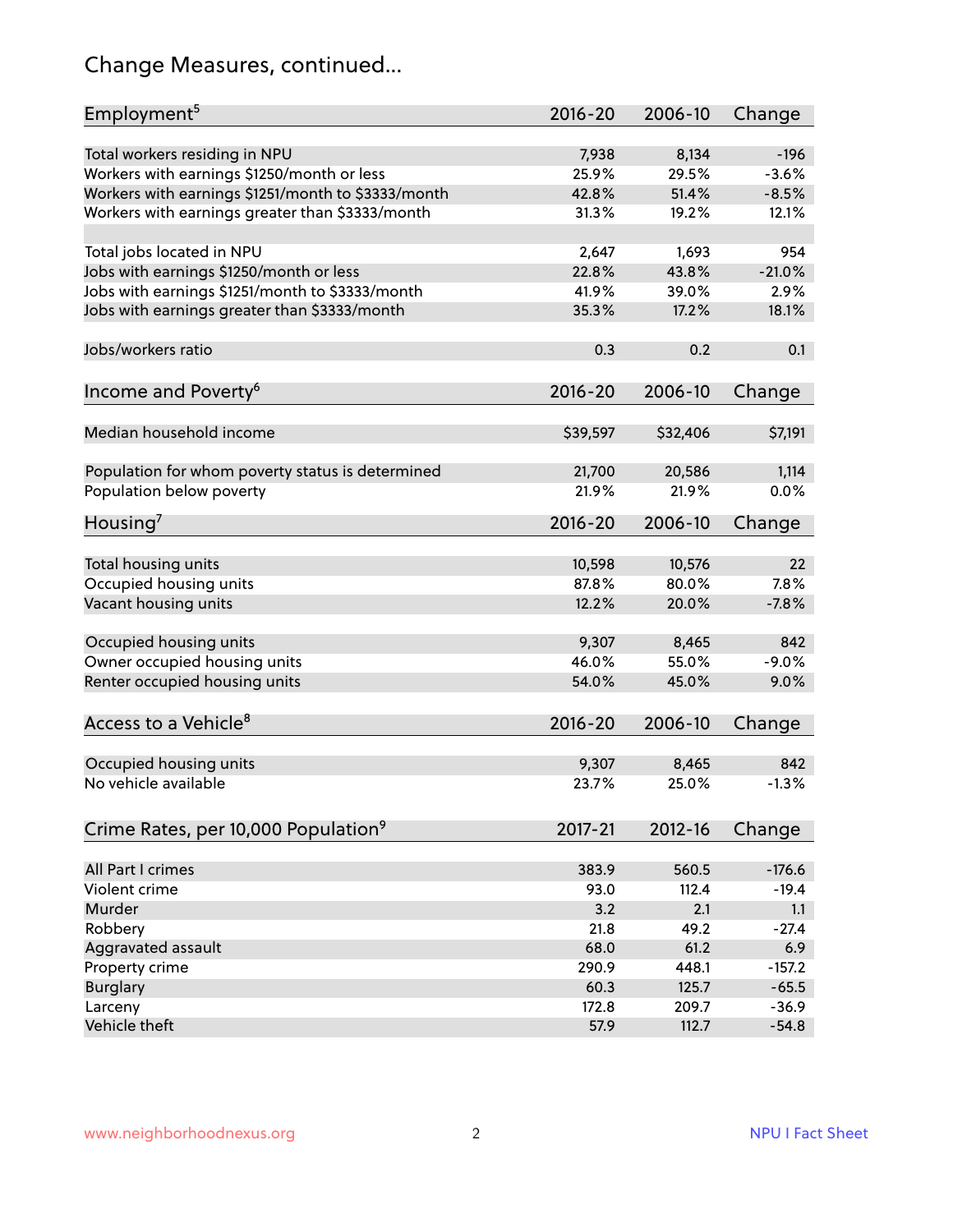## Current Data: Demographic

| Sex and Age, 2016-20 <sup>10</sup>                    | Estimate        | Margin of Error |
|-------------------------------------------------------|-----------------|-----------------|
| Total population                                      | 21,874          | $\pm 2,464$     |
| Male                                                  | 41.6%           | $\pm$ 6.2%      |
| Female                                                | 58.4%           | $\pm$ 9.2%      |
| Under 5 years                                         | 4.1%            | $\pm 2.7\%$     |
| 5 to 9 years                                          | 8.1%            | ±2.4%           |
| 10 to 14 years                                        | 3.8%            | $\pm 1.2\%$     |
| 15 to 19 years                                        | 7.6%            | $\pm 2.2\%$     |
| 20 to 24 years                                        | 5.1%            | $\pm 1.6\%$     |
| 25 to 34 years                                        | 12.2%           | $\pm 2.5\%$     |
| 35 to 44 years                                        | 11.4%           | $\pm 2.2\%$     |
| 45 to 54 years                                        | 13.1%           | $\pm 2.3\%$     |
| 55 to 59 years                                        | 6.4%            | $\pm 1.5\%$     |
| 60 to 64 years                                        | 7.1%            | $\pm 1.7\%$     |
| 65 to 74 years                                        | 10.6%           | $\pm 2.4\%$     |
| 75 to 84 years                                        | 8.3%            | $\pm1.6\%$      |
| 85 years and over                                     | 2.2%            | $\pm$ 0.7%      |
| Median age (years)                                    | 43.0            | $\pm$ 0.9       |
| Race and Ethnicity, 2016-20 <sup>11</sup>             | <b>Estimate</b> | Margin of Error |
| Total population                                      | 21,874          | $\pm 2,464$     |
| Hispanic or Latino (of any race)                      | 1.4%            | $\pm 1.0\%$     |
| Not Hispanic or Latino                                | 98.6%           | $\pm 2.0\%$     |
| White alone                                           | 2.2%            | $\pm 1.3\%$     |
| Black or African American alone                       | 94.5%           | $\pm 3.0\%$     |
| American Indian and Alaska Native alone               | 0.2%            | $\pm$ 0.3%      |
| Asian alone                                           | 0.4%            | $\pm$ 0.5%      |
| Native Hawaiian and other Pacific Islander alone      | 0.0%            | $\pm$ 0.2%      |
| Some other race alone                                 | 0.2%            | $\pm$ 0.7%      |
| Two or more races                                     | 1.1%            | $\pm$ 0.9%      |
| U.S. Citizenship Status, 2016-20 <sup>12</sup>        | <b>Estimate</b> | Margin of Error |
| Foreign-born population                               | 408             | $\pm 202$       |
| Naturalized U.S. citizen                              | 42.8%           | ±19.6%          |
| Not a U.S. citizen                                    | 57.2%           | ±22.4%          |
| Citizen, Voting Age Population, 2016-20 <sup>13</sup> | <b>Estimate</b> | Margin of Error |
| Citizen, 18 and over population                       | 17,356          | $\pm$ 1,464     |
| Male                                                  | 40.2%           | ±4.3%           |
| Female                                                | 59.8%           | $\pm 4.0\%$     |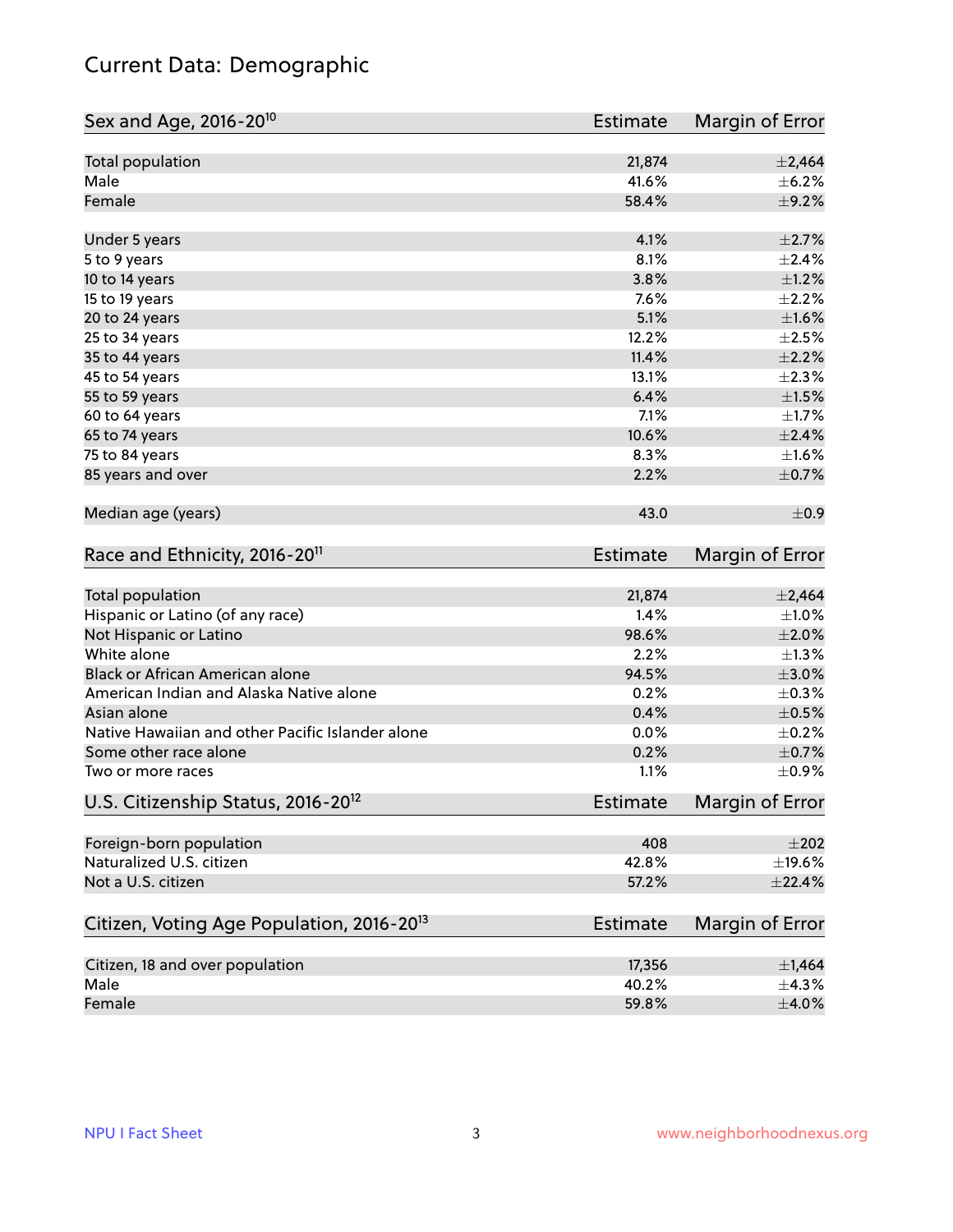#### Current Data: Economic

| All households<br>9,307                                          | $\pm$ 804   |
|------------------------------------------------------------------|-------------|
| Less than \$10,000<br>11.2%                                      | $\pm 3.6\%$ |
| 7.1%<br>\$10,000 to \$14,999                                     | $\pm 2.1\%$ |
| \$15,000 to \$24,999<br>15.1%                                    | $\pm$ 5.8%  |
| 11.7%                                                            |             |
| \$25,000 to \$34,999                                             | $\pm$ 3.2%  |
| \$35,000 to \$49,999<br>14.0%                                    | $\pm$ 3.7%  |
| \$50,000 to \$74,999<br>18.4%                                    | $\pm$ 4.2%  |
| \$75,000 to \$99,999<br>6.6%                                     | $\pm 2.5\%$ |
| \$100,000 to \$149,999<br>9.5%                                   | ±2.8%       |
| 3.7%<br>\$150,000 to \$199,999                                   | ±1.9%       |
| 2.6%<br>\$200,000 or more                                        | ±1.9%       |
| Median household income (dollars)<br>\$39,597                    | $\pm 2,007$ |
| Mean household income (dollars)<br>\$58,303                      | $\pm$ 6,162 |
| Households with earnings<br>68.0%                                | $\pm$ 3.5%  |
| Mean earnings (dollars)<br>\$57,897                              | ±8,035      |
| Households with Social Security<br>40.4%                         | $\pm$ 5.5%  |
| Mean Social Security income (dollars)<br>\$14,529                | $\pm$ 3,201 |
| Households with retirement income<br>28.3%                       | ±6.2%       |
| Mean retirement income (dollars)<br>\$28,670                     | $\pm$ 5,788 |
| Households with Supplemental Security Income<br>10.4%            | $\pm$ 3.1%  |
| Mean Supplemental Security Income (dollars)<br>\$10,213          | $\pm 2,065$ |
| Households with cash public assistance income<br>2.2%            | ±1.9%       |
| Mean cash public assistance income (dollars)<br>\$2,383          | $\pm 2,842$ |
| Households with Food Stamp/SNAP benefits in the past 12<br>27.8% | $\pm$ 4.2%  |
| months                                                           |             |
| Family households<br>4,560                                       | $\pm$ 519   |
| Less than \$10,000<br>10.7%                                      | $\pm$ 4.9%  |
| 2.9%<br>\$10,000 to \$14,999                                     | ±1.9%       |
| \$15,000 to \$24,999<br>11.6%                                    | $\pm$ 5.0%  |
| \$25,000 to \$34,999<br>9.7%                                     | $\pm 3.6\%$ |
| \$35,000 to \$49,999<br>15.0%                                    | ±4.8%       |
| \$50,000 to \$74,999<br>20.0%                                    | $\pm$ 5.4%  |
| \$75,000 to \$99,999<br>9.3%                                     | $\pm$ 4.0%  |
| \$100,000 to \$149,999<br>11.9%                                  | $\pm$ 4.7%  |
| \$150,000 to \$199,999<br>5.2%                                   | $\pm 2.6\%$ |
| 3.8%<br>\$200,000 or more                                        | $\pm 3.6\%$ |
| Median family income (dollars)<br>\$50,163                       | ±3,728      |
| Mean family income (dollars)<br>\$68,018                         | ±10,027     |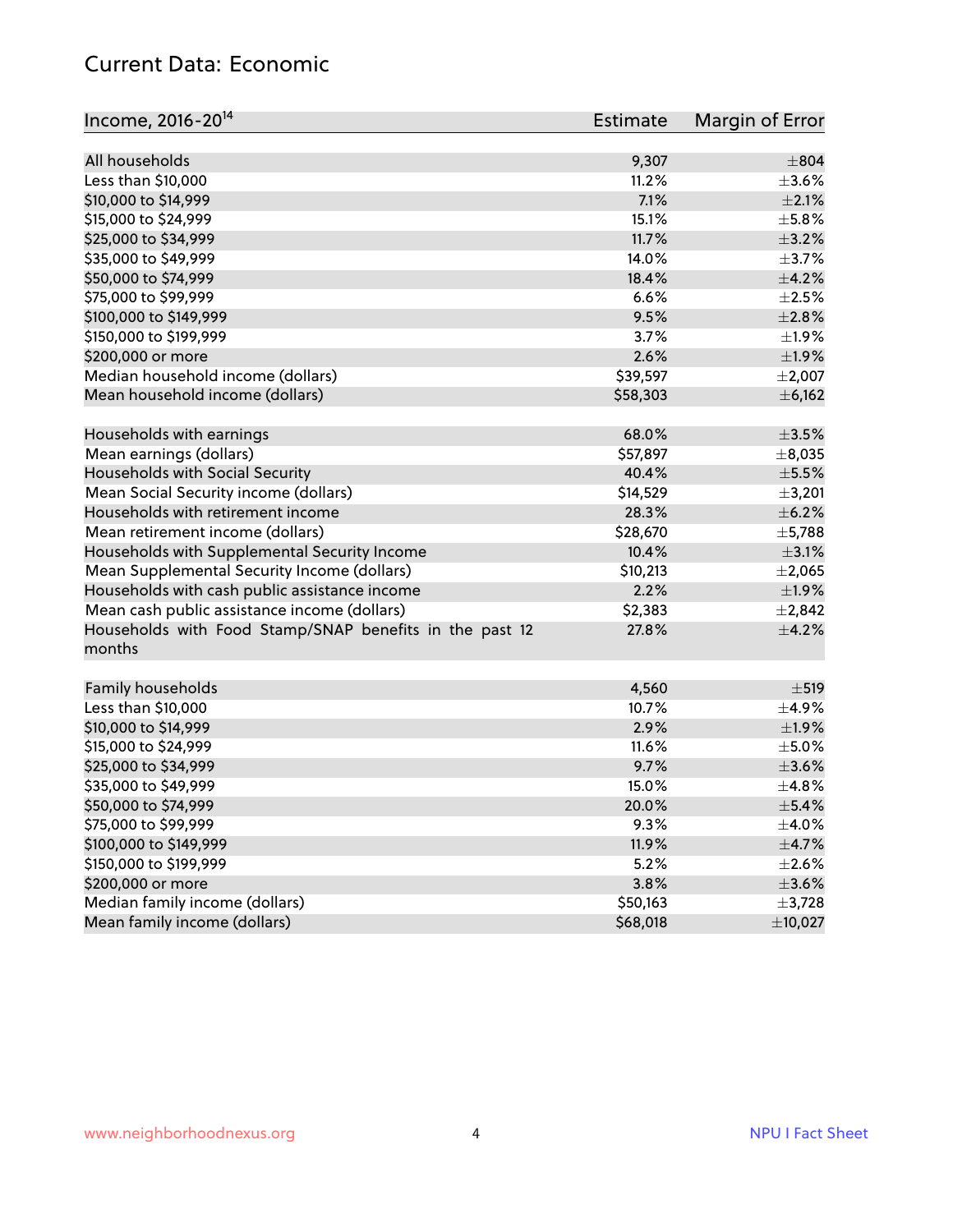## Current Data: Economic, continued...

| Income, 2016-20, continued <sup>15</sup>                              | <b>Estimate</b> | <b>Margin of Error</b> |
|-----------------------------------------------------------------------|-----------------|------------------------|
|                                                                       |                 |                        |
| Nonfamily households                                                  | 4,748           | $\pm$ 743              |
| Median nonfamily income (dollars)                                     | \$27,777        | ±1,859                 |
| Mean nonfamily income (dollars)                                       | \$47,749        | ±8,097                 |
| Median earnings for workers (dollars)                                 | \$28,423        | $\pm$ 1,419            |
| Median earnings for male full-time, year-round workers<br>(dollars)   | \$37,035        | ±3,292                 |
| Median earnings for female full-time, year-round workers<br>(dollars) | \$39,404        | ±2,099                 |
| Per capita income (dollars)                                           | \$27,267        | ±1,571                 |
| Families Below Poverty Level, 2016-20 <sup>16</sup>                   | <b>Estimate</b> | <b>Margin of Error</b> |
|                                                                       |                 |                        |
| <b>All Families</b>                                                   | 4,560           | $\pm$ 519              |
| Percent below poverty                                                 | 19.2%           | $\pm$ 5.4%             |
| Families with related children under 18 years                         | 1,778           | $\pm$ 410              |
| Percent below poverty                                                 | 36.9%           | ±13.4%                 |
| Families with related children under 5 years only                     | 230             | $\pm 240$              |
| Percent below poverty                                                 | 63.1%           | ±68.7%                 |
| Married couple families                                               | 1,462           | $\pm$ 307              |
| Percent below poverty                                                 | 8.0%            | ±6.7%                  |
| Married couple families with related children under 18 years          | 221             | $\pm$ 132              |
| Percent below poverty                                                 | 16.0%           | ±29.9%                 |
| Married couple families with related children under 5 years           | 20              | $\pm 60$               |
| Percent below poverty                                                 | 56.4%           | ±147.7%                |
| Families with female householder, no spouse present                   | 2,567           | $\pm 419$              |
| Percent below poverty                                                 | 26.7%           | ±9.3%                  |
| Families with female householder, no spouse present with              | 1,473           | $\pm$ 372              |
| related children under 18 years                                       |                 |                        |
| Percent below poverty                                                 | 38.2%           | ±14.5%                 |
| Families with female householder, no spouse present with              | 209             | $\pm 226$              |
| related children under 5 years                                        |                 |                        |
| Percent below poverty                                                 | 63.9%           | ±73.4%                 |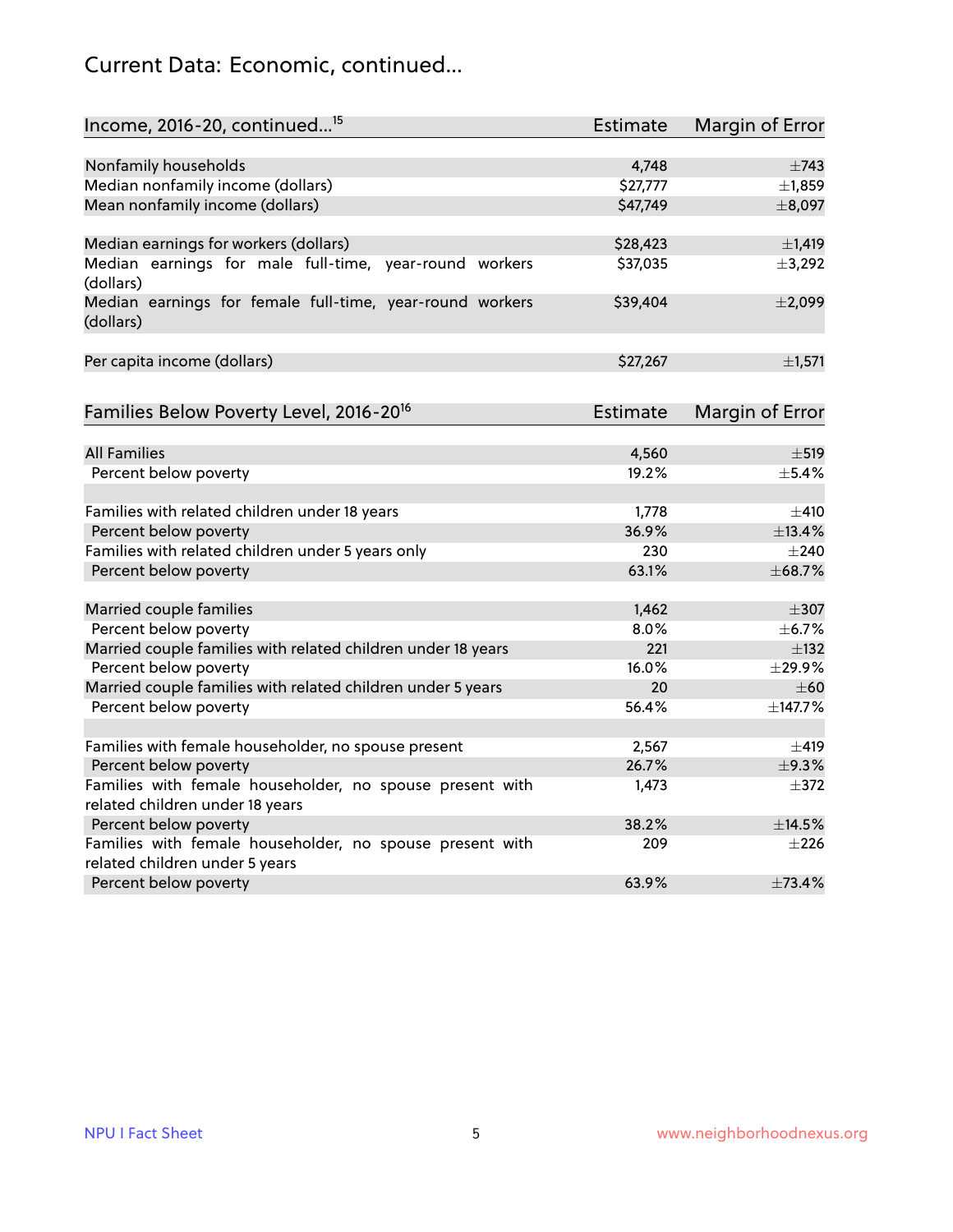#### Current Data: Economic, continued...

| People Below Poverty Level, 2016-20 <sup>17</sup> | <b>Estimate</b> | Margin of Error |
|---------------------------------------------------|-----------------|-----------------|
|                                                   |                 |                 |
| Total population                                  | 21,700          | $\pm 2,419$     |
| Percent below poverty                             | 21.9%           | $\pm$ 4.7%      |
| Population under 18 years                         | 4.184           | $\pm$ 965       |
| Percent below poverty                             | 38.9%           | $\pm$ 6.9%      |
| Population 18 years and over                      | 17,516          | $\pm$ 1,468     |
| Percent below poverty                             | 17.9%           | $\pm$ 3.3%      |
| Population 18 to 64 years                         | 12,932          | $\pm$ 1,268     |
| Percent below poverty                             | 19.4%           | $\pm$ 4.2%      |
| Population 65 years and over                      | 4,585           | $\pm 739$       |
| Percent below poverty                             | 13.6%           | $+4.1%$         |

| Poverty by Race/Ethnicity, 2016-20 <sup>18</sup> | <b>Estimate</b> | Margin of Error |
|--------------------------------------------------|-----------------|-----------------|
|                                                  |                 |                 |
| Non-Hispanic White population                    | 445             | $\pm 297$       |
| Percent below poverty                            | 4.4%            | $\pm$ 7.8%      |
| <b>Black population</b>                          | 20,605          | $\pm$ 2,373     |
| Percent below poverty                            | 22.3%           | $\pm$ 4.9%      |
| Asian population                                 | 79              | ±110            |
| Percent below poverty                            | 0.3%            | ±46.7%          |
| Hispanic or Latino population                    | 307             | ±219            |
| Percent below poverty                            | 24.2%           | ±34.4%          |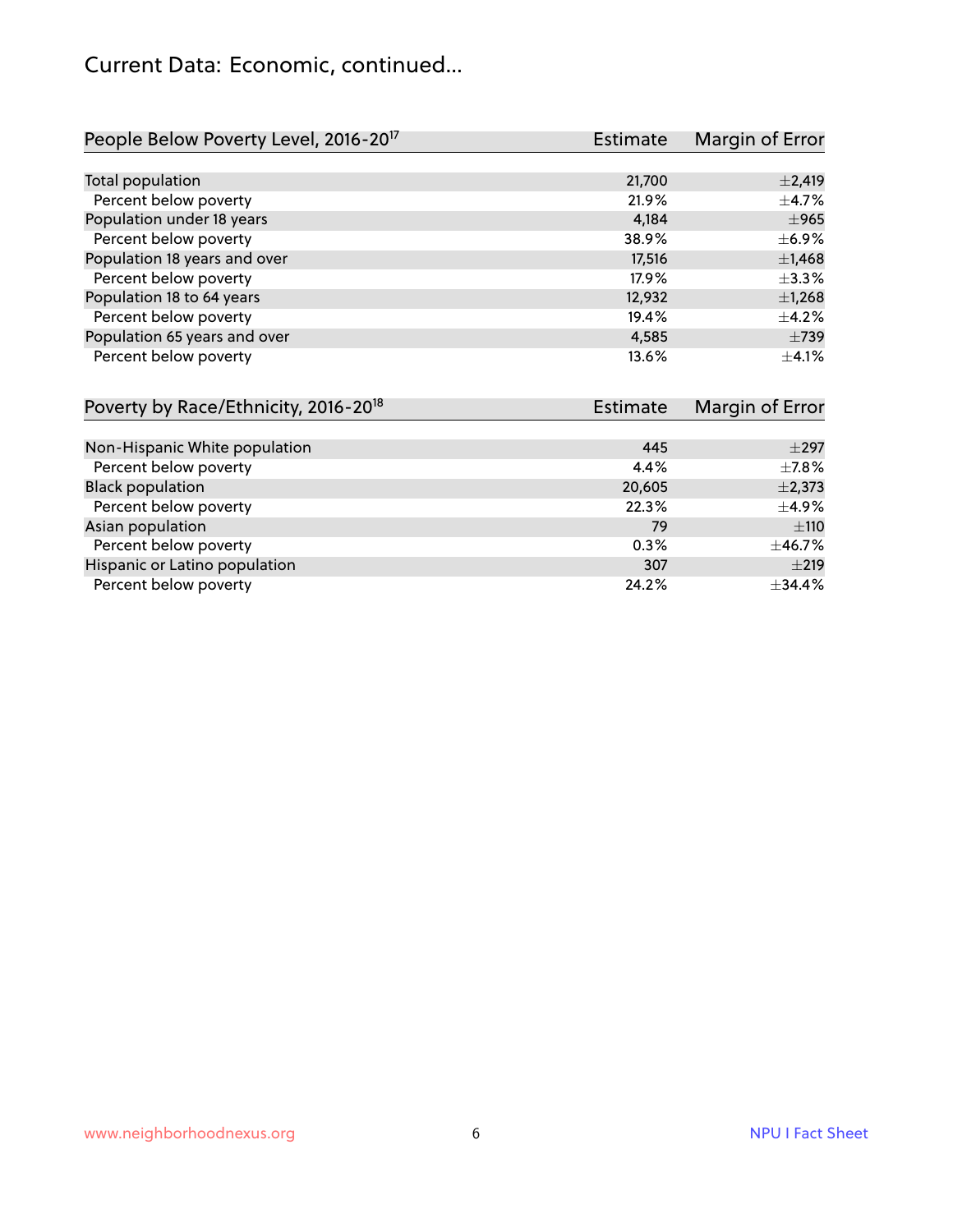## Current Data: Employment

| Employment Status, 2016-20 <sup>19</sup>                                                      | Estimate        | Margin of Error |
|-----------------------------------------------------------------------------------------------|-----------------|-----------------|
|                                                                                               |                 |                 |
| Population 16 years and over                                                                  | 18,104          | $\pm$ 1,643     |
| In labor force                                                                                | 54.3%           | $\pm$ 3.2%      |
| Civilian labor force                                                                          | 54.3%           | $\pm$ 3.2%      |
| Employed                                                                                      | 50.1%           | $\pm$ 3.2%      |
| Unemployed                                                                                    | 4.1%            | $\pm 2.0\%$     |
| <b>Armed Forces</b>                                                                           | 0.0%            | $\pm$ 0.9%      |
| Not in labor force                                                                            | 45.7%           | $\pm$ 3.9%      |
|                                                                                               |                 |                 |
| Civilian labor force                                                                          | 9,823           | $\pm$ 1,066     |
| <b>Unemployment Rate</b>                                                                      | 7.6%            | $\pm 3.6\%$     |
| Females 16 years and over                                                                     | 10,782          | ±1,160          |
| In labor force                                                                                | 53.1%           | ±4.8%           |
| Civilian labor force                                                                          | 53.1%           | ±4.8%           |
| Employed                                                                                      | 49.4%           | $\pm$ 4.7%      |
|                                                                                               |                 |                 |
| Own children of the householder under 6 years                                                 | 1,174           | $\pm 620$       |
| All parents in family in labor force                                                          | 59.7%           | $\pm$ 32.3%     |
|                                                                                               |                 |                 |
| Own children of the householder 6 to 17 years                                                 | 2,848           | $\pm 784$       |
| All parents in family in labor force                                                          | 83.8%           | $\pm$ 14.1%     |
|                                                                                               |                 |                 |
| Industry, 2016-20 <sup>20</sup>                                                               | <b>Estimate</b> | Margin of Error |
| Civilian employed population 16 years and over                                                | 9,079           | ±1,012          |
|                                                                                               | 0.5%            | $\pm$ 0.9%      |
| Agriculture, forestry, fishing and hunting, and mining<br>Construction                        | 3.4%            | $\pm 2.1\%$     |
| Manufacturing                                                                                 | 6.1%            | $\pm 2.6\%$     |
| Wholesale trade                                                                               | 1.9%            | $\pm 1.3\%$     |
| Retail trade                                                                                  | 10.6%           | $\pm$ 3.9%      |
|                                                                                               | 11.3%           |                 |
| Transportation and warehousing, and utilities<br>Information                                  |                 | $\pm 3.6\%$     |
|                                                                                               | 4.2%            | $\pm 2.4\%$     |
| Finance and insurance, and real estate and rental and leasing                                 | 5.3%            | $\pm 2.4\%$     |
| Professional, scientific, and management, and administrative<br>and waste management services | 12.0%           | $\pm$ 3.3%      |
| Educational services, and health care and social assistance                                   | 20.2%           | $\pm$ 5.1%      |
|                                                                                               |                 |                 |
| Arts, entertainment, and recreation, and accommodation and<br>food services                   | 12.7%           | $\pm$ 4.2%      |
| Other services, except public administration                                                  | 5.1%            | $\pm 2.3\%$     |
| Public administration                                                                         | 6.7%            | $\pm 2.6\%$     |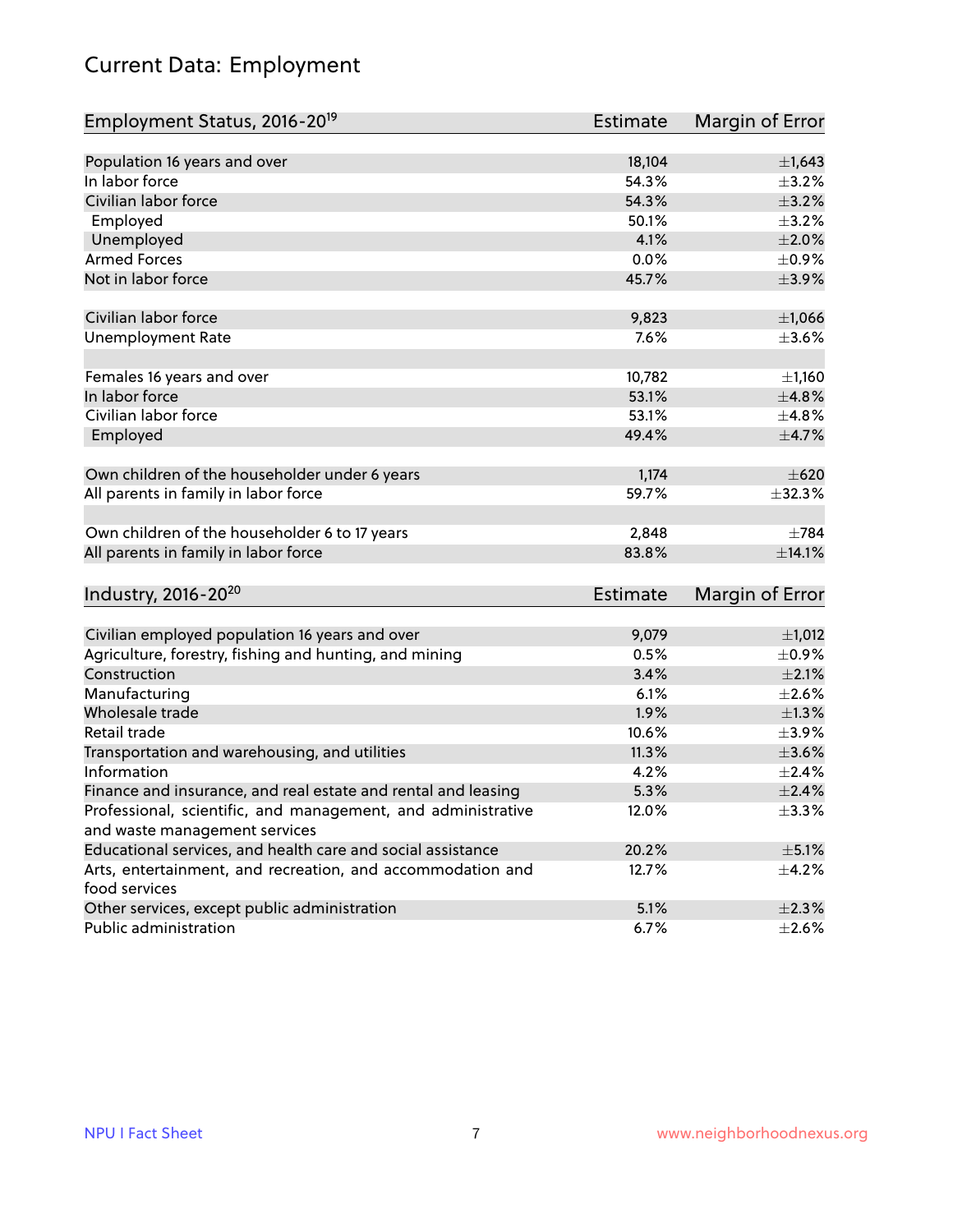## Current Data: Employment, continued...

| Occupation, 2016-20 <sup>21</sup>                            | Estimate        | Margin of Error        |
|--------------------------------------------------------------|-----------------|------------------------|
| Civilian employed population 16 years and over               | 9,079           | ±1,012                 |
| Management, business, science, and arts occupations          | 28.8%           | ±4.8%                  |
| Service occupations                                          | 21.1%           | $\pm$ 4.4%             |
| Sales and office occupations                                 | 26.0%           | $\pm$ 5.2%             |
| Natural resources, construction, and maintenance occupations | 4.5%            | $\pm 2.4\%$            |
| Production, transportation, and material moving occupations  | 19.6%           | $\pm$ 4.0%             |
| Class of Worker, 2016-20 <sup>22</sup>                       | <b>Estimate</b> | <b>Margin of Error</b> |
| Civilian employed population 16 years and over               | 9,079           | ±1,012                 |
| Private wage and salary workers                              | 79.8%           | ±4.3%                  |
| Government workers                                           | 13.8%           | ±3.8%                  |
| Self-employed in own not incorporated business workers       | 6.1%            | $\pm 3.5\%$            |
| Unpaid family workers                                        | 0.2%            | $\pm$ 0.7%             |
| Job Flows, 2019 <sup>23</sup>                                |                 | 2019                   |
| Total Jobs in NPU                                            |                 | 2,647                  |
| Held by residents of NPU                                     |                 | 2.6%                   |
| Held by non-residents of NPU                                 |                 | 97.4%                  |
| Jobs by Industry Sector, 2019 <sup>24</sup>                  |                 | 2019                   |
|                                                              |                 |                        |
| Total Jobs in NPU                                            |                 | 2,647                  |
| <b>Goods Producing sectors</b>                               |                 | 1.2%                   |
| Trade, Transportation, and Utilities sectors                 |                 | 12.2%                  |
| All Other Services sectors                                   |                 | 86.6%                  |
| Total Jobs in NPU held by NPU residents                      |                 | 70                     |
| <b>Goods Producing sectors</b>                               |                 | 1.4%                   |
| Trade, Transportation, and Utilities sectors                 |                 | 7.1%                   |
| All Other Services sectors                                   |                 | 91.4%                  |
| Jobs by Earnings, 2019 <sup>25</sup>                         |                 | 2019                   |
| Total Jobs in NPU                                            |                 | 2,647                  |
| Jobs with earnings \$1250/month or less                      |                 | 22.8%                  |
| Jobs with earnings \$1251/month to \$3333/month              |                 | 41.9%                  |
| Jobs with earnings greater than \$3333/month                 |                 | 35.3%                  |
|                                                              |                 |                        |
| Total Jobs in NPU held by NPU residents                      |                 | 70                     |
| Jobs with earnings \$1250/month or less                      |                 | 44.3%                  |
| Jobs with earnings \$1251/month to \$3333/month              |                 | 45.7%                  |
| Jobs with earnings greater than \$3333/month                 |                 | 10.0%                  |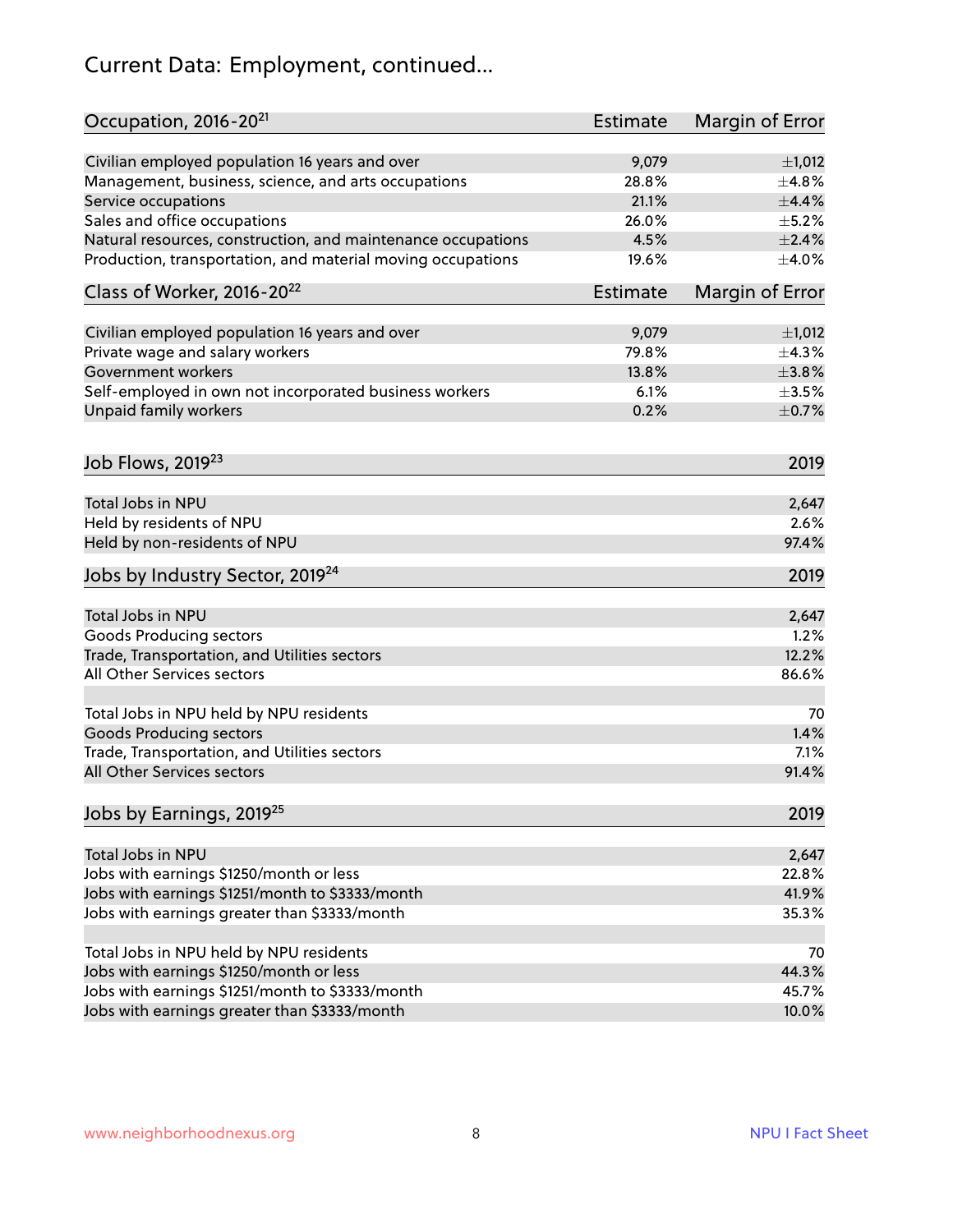## Current Data: Employment, continued...

| Jobs by Age of Worker, 2019 <sup>26</sup> | 2019  |
|-------------------------------------------|-------|
|                                           |       |
| Total Jobs in NPU                         | 2,647 |
| Jobs with workers age 29 or younger       | 18.7% |
| Jobs with workers age 30 to 54            | 53.5% |
| Jobs with workers age 55 or older         | 27.8% |
|                                           |       |
| Total Jobs in NPU held by NPU residents   | 70    |
| Jobs with workers age 29 or younger       | 21.4% |
| Jobs with workers age 30 to 54            | 31.4% |
| Jobs with workers age 55 or older         | 47.1% |

#### Current Data: Education

| School Enrollment, 2016-20 <sup>27</sup>       | Estimate | Margin of Error |
|------------------------------------------------|----------|-----------------|
|                                                |          |                 |
| Population 3 years and over enrolled in school | 4,739    | $\pm$ 1,157     |
| Nursery school, preschool                      | 4.9%     | $\pm$ 5.5%      |
| Kindergarten                                   | $8.0\%$  | $+3.3%$         |
| Elementary school (grades 1-8)                 | 42.8%    | ±5.8%           |
| High school (grades 9-12)                      | 23.7%    | $\pm$ 7.1%      |
| College or graduate school                     | 20.6%    | $+7.5%$         |

| Educational Attainment, 2016-20 <sup>28</sup> | <b>Estimate</b> | Margin of Error |
|-----------------------------------------------|-----------------|-----------------|
|                                               |                 |                 |
| Population 25 years and over                  | 15,605          | $\pm$ 1,408     |
| Less than 9th grade                           | 1.8%            | $\pm 1.0\%$     |
| 9th to 12th grade, no diploma                 | 10.8%           | $\pm$ 3.1%      |
| High school graduate (includes equivalency)   | 35.1%           | $\pm$ 4.7%      |
| Some college, no degree                       | 18.0%           | $\pm$ 3.3%      |
| Associate's degree                            | 5.4%            | $\pm$ 1.7%      |
| Bachelor's degree                             | 17.5%           | $\pm 2.9\%$     |
| Graduate or professional degree               | 11.5%           | $\pm$ 2.9%      |
|                                               |                 |                 |
| Percent high school graduate or higher        | 87.4%           | $\pm 2.6\%$     |
| Percent bachelor's degree or higher           | 28.9%           | $\pm$ 3.7%      |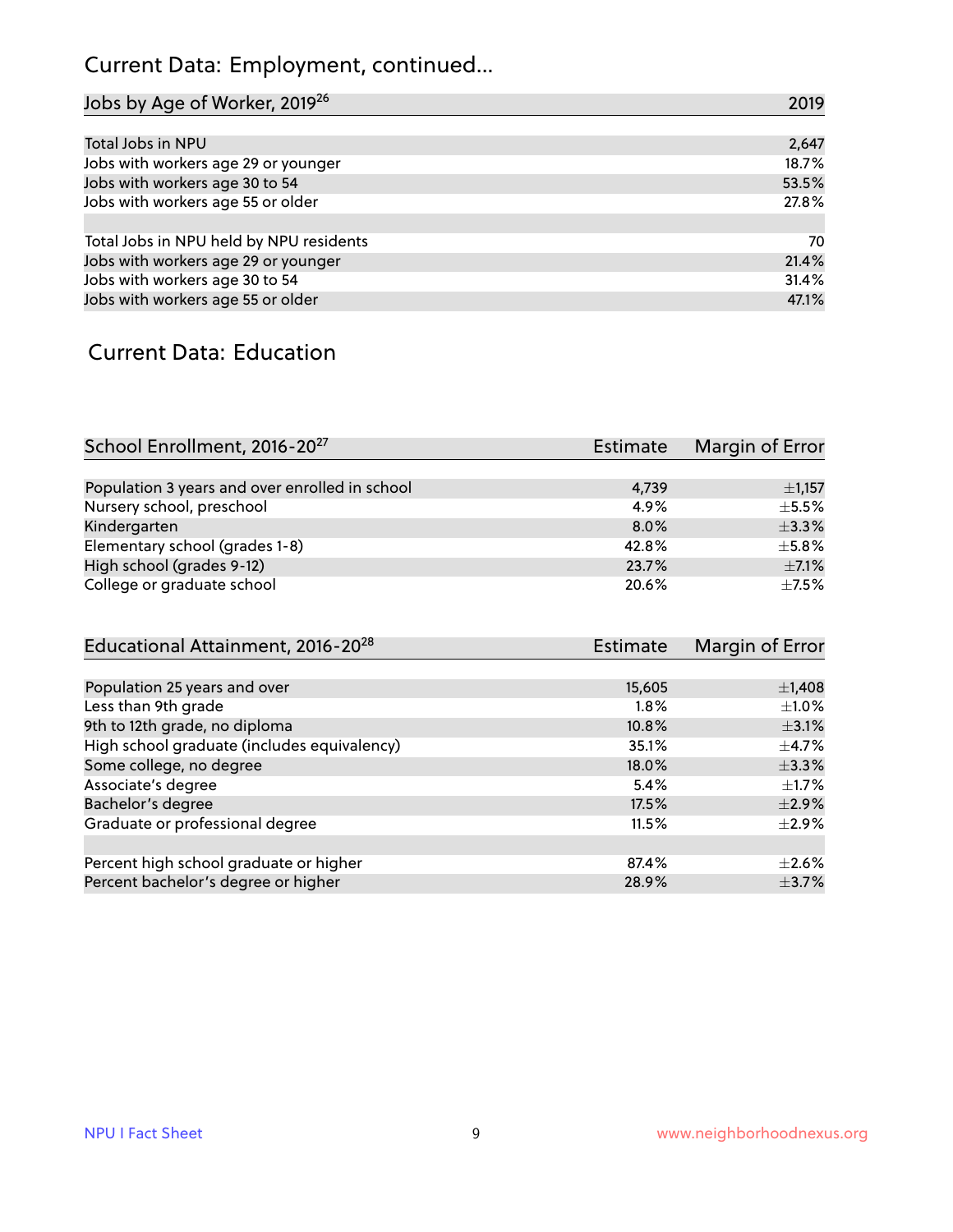#### Current Data: Housing

| Households by Type, 2016-20 <sup>29</sup>            | <b>Estimate</b> | Margin of Error |
|------------------------------------------------------|-----------------|-----------------|
|                                                      |                 |                 |
| <b>Total households</b>                              | 9,307           | $\pm$ 804       |
| Family households (families)                         | 49.0%           | $\pm 3.6\%$     |
| With own children under 18 years                     | 16.0%           | $\pm$ 3.7%      |
| Married-couple family                                | 15.7%           | $\pm 3.0\%$     |
| With own children of the householder under 18 years  | 1.9%            | $\pm 1.2\%$     |
| Male householder, no spouse present, family          | 5.7%            | $\pm 2.4\%$     |
| With own children of the householder under 18 years  | 0.9%            | $\pm 1.1\%$     |
| Female householder, no spouse present, family        | 27.6%           | $\pm$ 3.7%      |
| With own children of the householder under 18 years  | 13.1%           | $\pm$ 3.4%      |
| Nonfamily households                                 | 51.0%           | $\pm$ 6.7%      |
| Householder living alone                             | 46.0%           | ±6.8%           |
| 65 years and over                                    | 17.4%           | $\pm$ 5.4%      |
| Households with one or more people under 18 years    | 19.1%           | $\pm 4.1\%$     |
| Households with one or more people 65 years and over | 38.4%           | $\pm$ 5.5%      |
|                                                      |                 |                 |
| Average household size                               | 2.34            | $\pm$ 0.17      |
| Average family size                                  | 3.47            | $\pm$ 0.39      |
| Housing Occupancy, 2016-20 <sup>30</sup>             | Estimate        | Margin of Error |
|                                                      |                 |                 |
| Total housing units                                  | 10,598<br>87.8% | $\pm 770$       |
| Occupied housing units                               |                 | $\pm 4.1\%$     |
| Vacant housing units                                 | 12.2%           | $\pm 2.5\%$     |
| Homeowner vacancy rate                               | 0.4             | ±1.0            |
| Rental vacancy rate                                  | 7.2             | $\pm$ 3.2       |
| Units in Structure, 2016-20 <sup>31</sup>            | Estimate        | Margin of Error |
| Total housing units                                  | 10,598          | $\pm 770$       |
| 1-unit, detached                                     | 55.7%           | $\pm 3.5\%$     |
|                                                      | 4.4%            | $\pm 2.5\%$     |
| 1-unit, attached<br>2 units                          |                 |                 |
|                                                      | 1.7%            | $\pm 2.1\%$     |
| 3 or 4 units                                         | 3.0%            | $\pm 1.5\%$     |
| 5 to 9 units                                         | 8.3%            | $\pm 2.0\%$     |
| 10 to 19 units                                       | 14.1%           | $\pm 2.7\%$     |
| 20 or more units                                     | 11.0%           | $\pm$ 4.8%      |
| Mobile home                                          | 1.2%            | $\pm$ 0.6%      |
| Boat, RV, van, etc.                                  | 0.5%            | $\pm$ 0.8%      |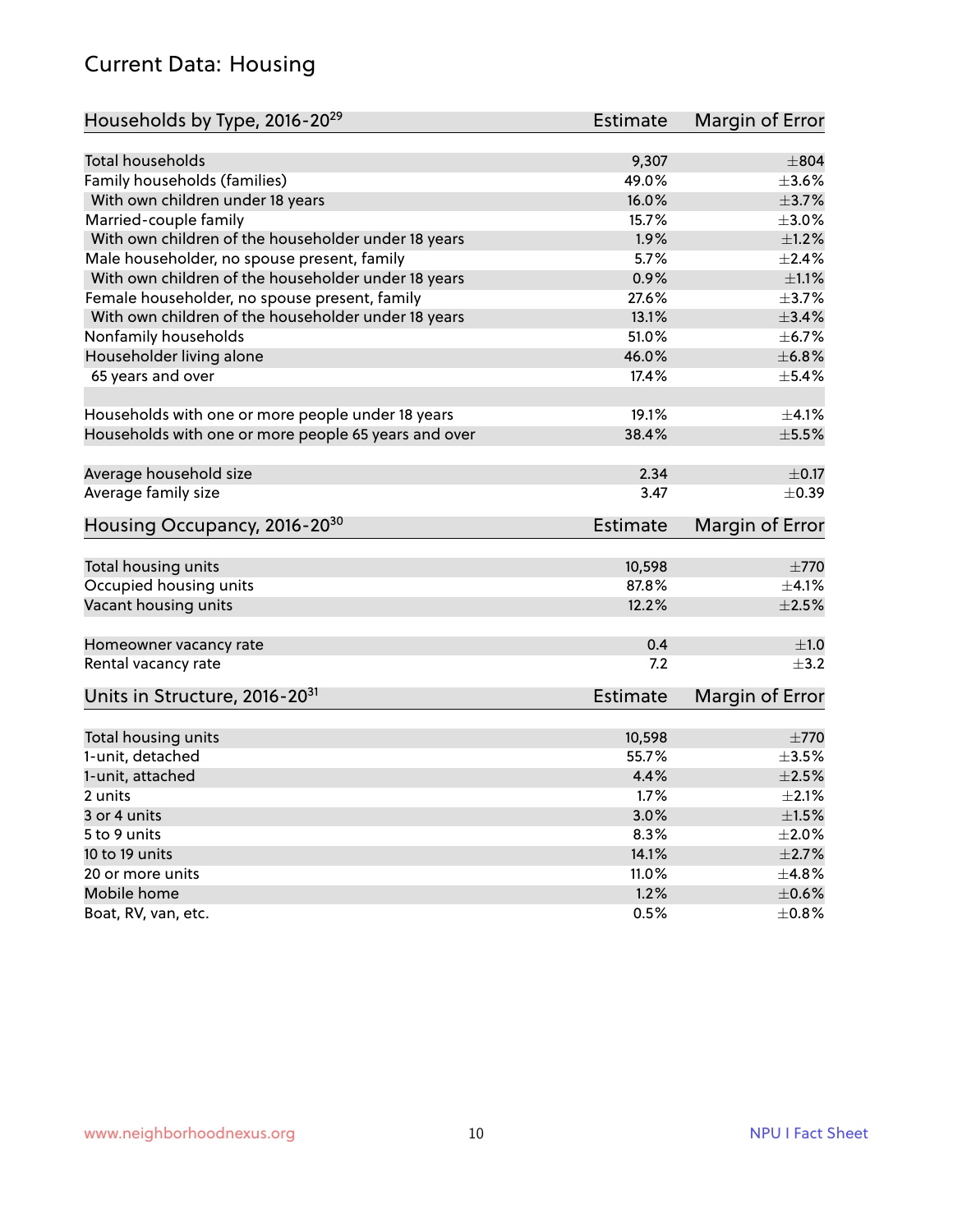#### Current Data: Housing, continued...

| Year Structure Built, 2016-20 <sup>32</sup>    | Estimate        | <b>Margin of Error</b> |
|------------------------------------------------|-----------------|------------------------|
| Total housing units                            | 10,598          | $\pm 770$              |
| Built 2014 or later                            | 0.8%            | $\pm 1.1\%$            |
| Built 2010 to 2013                             | 0.3%            | $\pm$ 0.4%             |
| Built 2000 to 2009                             | 11.0%           | ±3.4%                  |
| Built 1990 to 1999                             | 8.9%            | $\pm 2.9\%$            |
| Built 1980 to 1989                             | 7.4%            | ±4.8%                  |
| Built 1970 to 1979                             | 12.8%           | $\pm 3.0\%$            |
| Built 1960 to 1969                             | 27.5%           | $\pm$ 3.5%             |
| Built 1950 to 1959                             | 24.0%           | $\pm 3.6\%$            |
| Built 1940 to 1949                             | 4.5%            | $\pm 1.9\%$            |
| Built 1939 or earlier                          | 3.0%            | $\pm 2.0\%$            |
| Housing Tenure, 2016-2033                      | Estimate        | Margin of Error        |
| Occupied housing units                         | 9,307           | $\pm$ 804              |
| Owner-occupied                                 | 46.0%           | ±4.3%                  |
| Renter-occupied                                | 54.0%           | $\pm$ 5.7%             |
| Average household size of owner-occupied unit  | 2.05            | $\pm$ 0.07             |
| Average household size of renter-occupied unit | 2.59            | $\pm$ 0.31             |
| Residence 1 Year Ago, 2016-20 <sup>34</sup>    | <b>Estimate</b> | <b>Margin of Error</b> |
| Population 1 year and over                     | 21,839          | $\pm$ 2,463            |
| Same house                                     | 87.5%           | $\pm$ 4.4%             |
| Different house in the U.S.                    | 12.5%           | $\pm 4.1\%$            |
| Same county                                    | 8.5%            | $\pm$ 3.5%             |
| Different county                               | 4.0%            | $\pm 2.2\%$            |
| Same state                                     | 3.2%            | $\pm 2.2\%$            |
| Different state                                | 0.8%            | $\pm$ 0.6%             |
| Abroad                                         | 0.0%            | $\pm$ 0.2%             |
| Value of Housing Unit, 2016-20 <sup>35</sup>   | <b>Estimate</b> | Margin of Error        |
| Owner-occupied units                           | 4,279           | $\pm$ 545              |
| Less than \$50,000                             | 7.1%            | $\pm$ 3.5%             |
| \$50,000 to \$99,999                           | 19.9%           | $\pm$ 4.5%             |
| \$100,000 to \$149,999                         | 19.3%           | $\pm$ 5.6%             |
| \$150,000 to \$199,999                         | 19.6%           | $\pm$ 7.1%             |
| \$200,000 to \$299,999                         | 18.6%           | $\pm$ 6.6%             |
| \$300,000 to \$499,999                         | 9.7%            | $\pm$ 5.1%             |
| \$500,000 to \$999,999                         | 5.3%            | $\pm$ 5.0%             |
| \$1,000,000 or more                            | 0.5%            | $\pm 1.5\%$            |
| Mortgage Status, 2016-20 <sup>36</sup>         | Estimate        | Margin of Error        |
| Owner-occupied units                           | 4,279           | $\pm$ 545              |
| Housing units with a mortgage                  | 59.8%           | ±9.4%                  |
|                                                |                 |                        |

Housing units without a mortgage  $\pm 6.1\%$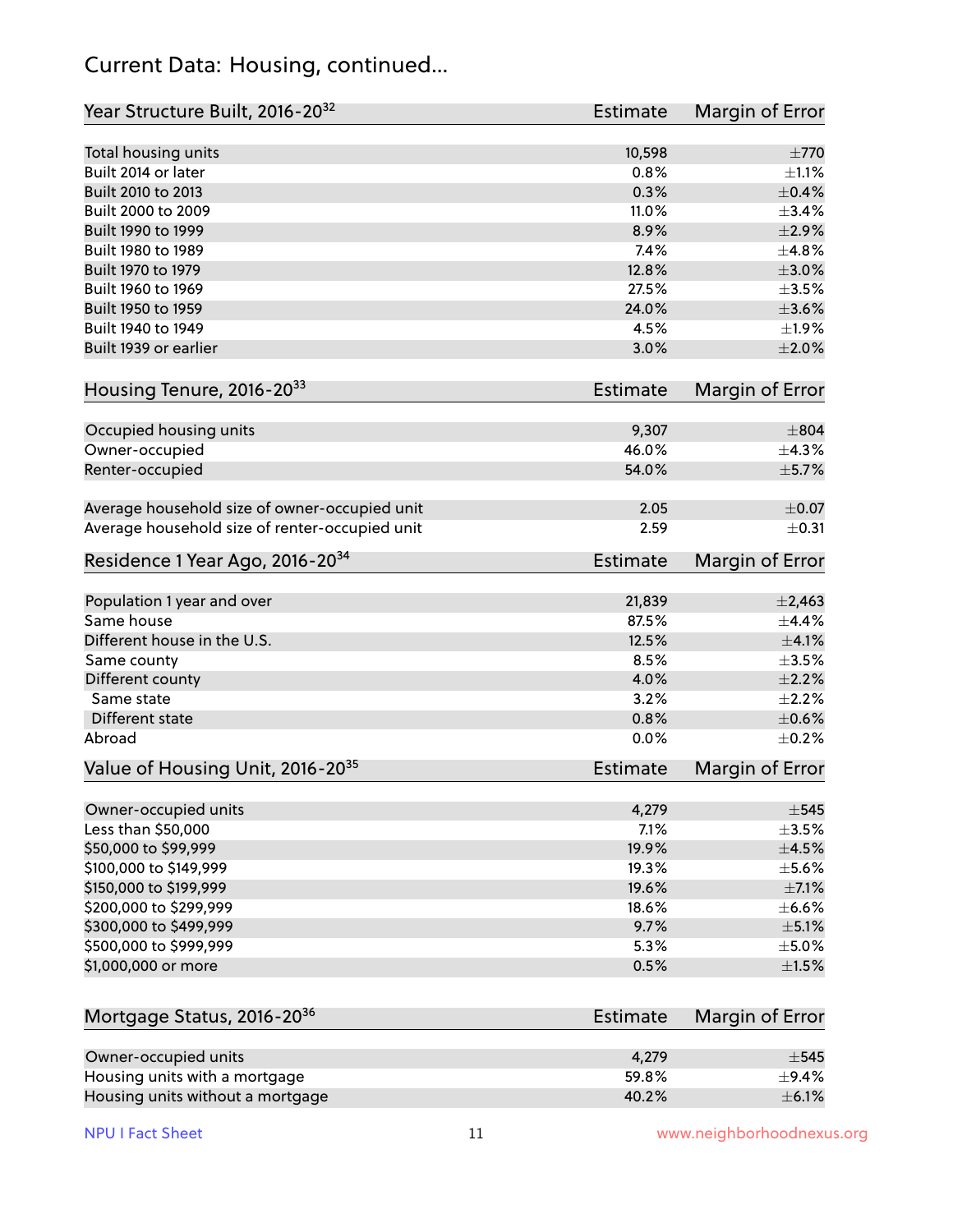## Current Data: Housing, continued...

| Selected Monthly Owner Costs, 2016-20 <sup>37</sup> | Estimate | Margin of Error |
|-----------------------------------------------------|----------|-----------------|
|                                                     |          |                 |
| Housing units with a mortgage                       | 2,558    | $\pm$ 519       |
| Less than \$300                                     | 1.2%     | $\pm 2.9\%$     |
| \$300 to \$499                                      | 0.8%     | $\pm 2.2\%$     |
| \$500 to \$999                                      | 23.2%    | $\pm$ 8.8%      |
| \$1,000 to \$1,499                                  | 42.0%    | ±10.8%          |
| \$1,500 to \$1,999                                  | 23.8%    | ±10.1%          |
| \$2,000 to \$2,999                                  | 7.4%     | $\pm$ 6.0%      |
| \$3,000 or more                                     | 1.5%     | $\pm 2.9\%$     |
|                                                     |          |                 |
| Median (dollars)                                    | \$1,317  | $\pm$ 39        |
|                                                     |          |                 |
| Housing units without a mortgage                    | 1,721    | $\pm$ 340       |
| Less than \$150                                     | 9.5%     | $\pm$ 7.1%      |
| \$150 to \$249                                      | 10.2%    | $\pm$ 6.2%      |
| \$250 to \$349                                      | 11.1%    | $\pm$ 4.6%      |
| \$350 to \$499                                      | 36.9%    | $\pm$ 9.6%      |
| \$500 to \$699                                      | 16.8%    | ±6.3%           |
| \$700 or more                                       | 15.5%    | ±14.1%          |
|                                                     |          |                 |
| Median (dollars)                                    | \$420    | $\pm 20$        |

| Selected Monthly Owner Costs as a Percentage of | <b>Estimate</b> | Margin of Error |
|-------------------------------------------------|-----------------|-----------------|
| Household Income, 2016-20 <sup>38</sup>         |                 |                 |
|                                                 |                 |                 |
| Housing units with a mortgage <sup>39</sup>     | 2,544           | $\pm$ 549       |
| Less than 20.0 percent                          | 43.9%           | $\pm$ 10.5%     |
| 20.0 to 24.9 percent                            | 12.1%           | $\pm$ 7.3%      |
| 25.0 to 29.9 percent                            | 14.1%           | $\pm$ 9.5%      |
| 30.0 to 34.9 percent                            | 8.3%            | $\pm$ 6.7%      |
| 35.0 percent or more                            | 21.6%           | $\pm$ 6.0%      |
|                                                 |                 |                 |
| Housing units without a mortgage <sup>40</sup>  | 1,709           | $\pm 369$       |
| Less than 10.0 percent                          | 55.8%           | $\pm$ 7.1%      |
| 10.0 to 14.9 percent                            | 26.3%           | $\pm$ 12.5%     |
| 15.0 to 19.9 percent                            | 5.9%            | $\pm$ 4.2%      |
| 20.0 to 24.9 percent                            | 4.3%            | $\pm$ 4.6%      |
| 25.0 to 29.9 percent                            | 3.0%            | $\pm$ 4.1%      |
| 30.0 to 34.9 percent                            | $1.7\%$         | $\pm 2.5\%$     |
| 35.0 percent or more                            | $3.0\%$         | $\pm$ 4.3%      |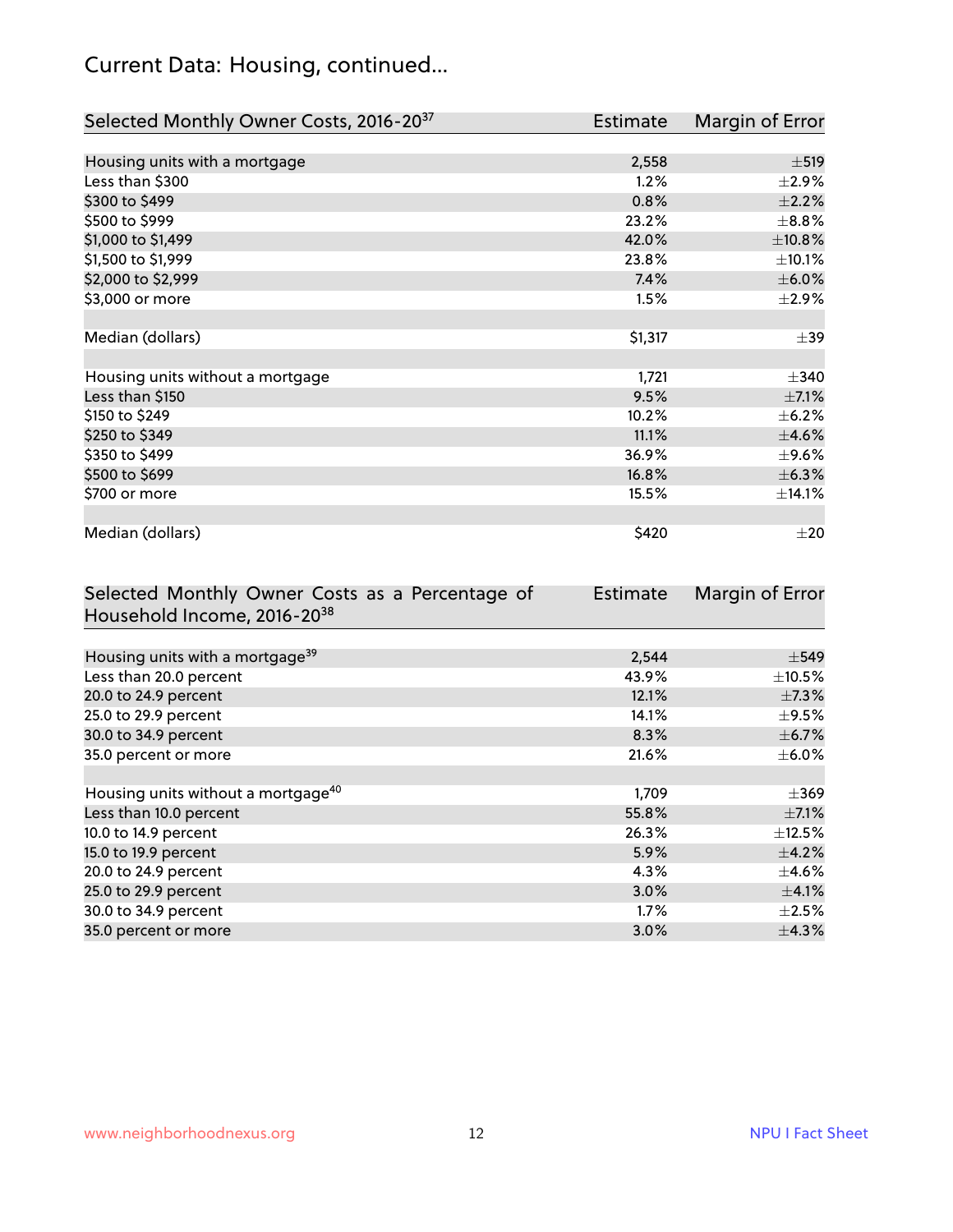#### Current Data: Housing, continued...

| Gross Rent, 2016-20 <sup>41</sup>               | <b>Estimate</b> | Margin of Error |
|-------------------------------------------------|-----------------|-----------------|
|                                                 |                 |                 |
| Occupied units paying rent                      | 4,927           | $\pm 688$       |
| Less than \$200                                 | 1.3%            | $\pm 1.6\%$     |
| \$200 to \$499                                  | 21.6%           | ±10.3%          |
| \$500 to \$749                                  | 13.5%           | $\pm$ 6.1%      |
| \$750 to \$999                                  | 31.0%           | $\pm$ 6.3%      |
| \$1,000 to \$1,499                              | 23.0%           | $\pm$ 6.5%      |
| \$1,500 to \$1,999                              | 9.2%            | $\pm 3.6\%$     |
| \$2,000 or more                                 | 0.4%            | $\pm 1.6\%$     |
| Median (dollars)                                | \$849           | ±24             |
|                                                 |                 |                 |
| No rent paid                                    | 101             | ±77             |
|                                                 |                 |                 |
| Gross Rent as a Percentage of Household Income, | <b>Estimate</b> | Margin of Error |
| $2016 - 20^{42}$                                |                 |                 |
|                                                 |                 |                 |
| Occupied units paying rent <sup>43</sup>        | 4,669           | $\pm 781$       |
| Less than 15.0 percent                          | 11.4%           | $\pm$ 3.8%      |
| 15.0 to 19.9 percent                            | 7.8%            | $\pm 3.6\%$     |
| 20.0 to 24.9 percent                            | 9.1%            | $\pm$ 4.1%      |
| 25.0 to 29.9 percent                            | 13.6%           | $\pm 10.0\%$    |
| 30.0 to 34.9 percent                            | 8.3%            | $\pm$ 4.0%      |
| 35.0 percent or more                            | 49.8%           | $\pm$ 6.0%      |

### Current Data: Transportation

| Commuting to Work, 2016-20 <sup>44</sup>  | Estimate | Margin of Error |
|-------------------------------------------|----------|-----------------|
|                                           |          |                 |
| Workers 16 years and over                 | 8,762    | $\pm$ 1,048     |
| Car, truck, or van - drove alone          | 58.1%    | ±5.9%           |
| Car, truck, or van - carpooled            | 6.5%     | $\pm 2.3\%$     |
| Public transportation (excluding taxicab) | 22.3%    | $\pm$ 5.6%      |
| Walked                                    | 2.7%     | $\pm1.8\%$      |
| Other means                               | 1.5%     | $\pm 1.2\%$     |
| Worked at home                            | 9.0%     | $\pm$ 4.1%      |
|                                           |          |                 |
| Mean travel time to work (minutes)        | 37.0     | $\pm$ 4.3       |

| Access to a Vehicle, 2016-20 <sup>45</sup> | Estimate | Margin of Error |
|--------------------------------------------|----------|-----------------|
|                                            |          |                 |
| Occupied housing units                     | 9,307    | $\pm$ 804       |
| No vehicles available                      | 23.7%    | $+6.5%$         |
| 1 vehicle available                        | 45.1%    | $\pm$ 4.7%      |
| 2 vehicles available                       | 22.6%    | $+4.3%$         |
| 3 or more vehicles available               | 8.6%     | $\pm$ 2.9%      |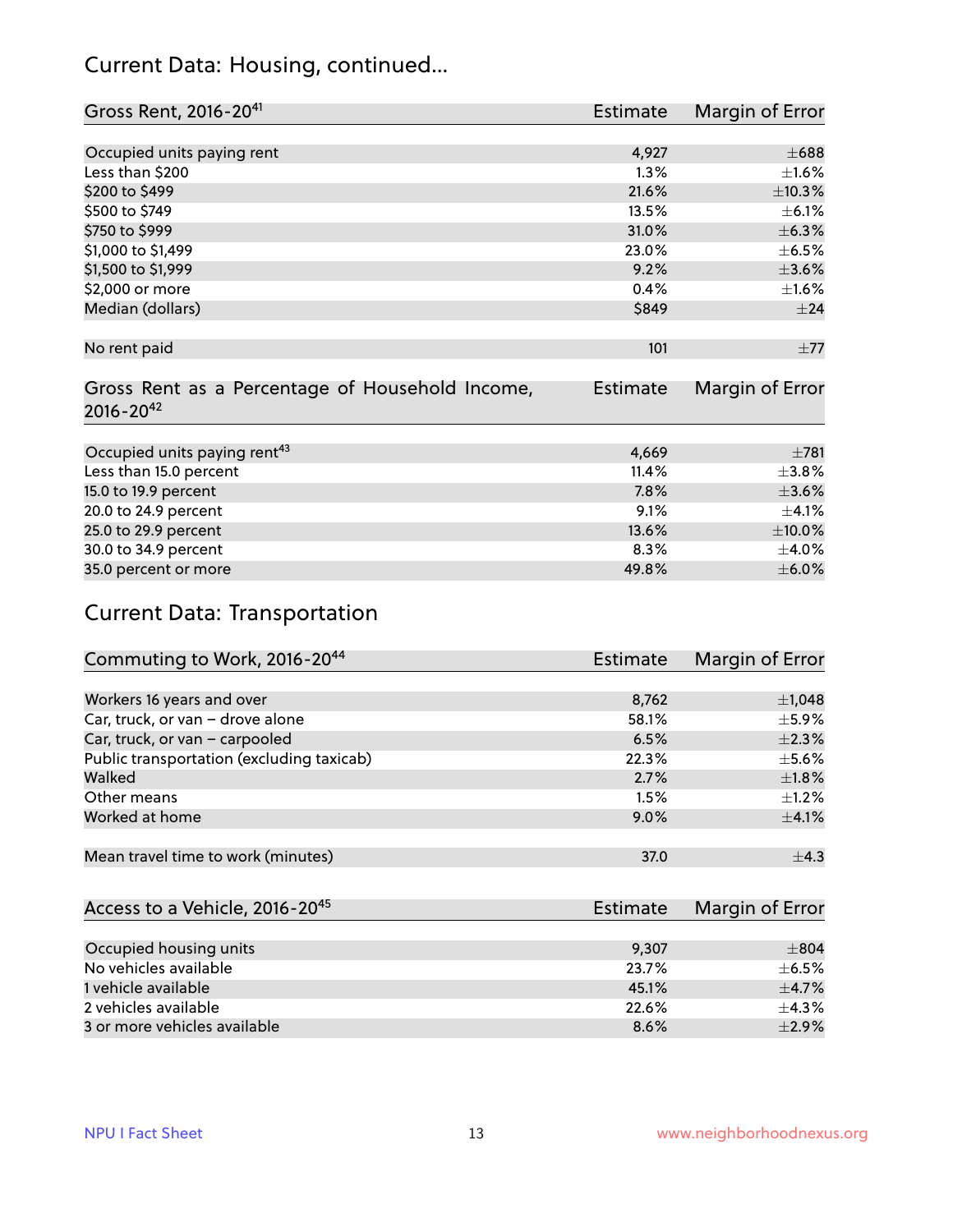#### Current Data: Health

| Health Insurance coverage, 2016-2046                    | <b>Estimate</b> | Margin of Error |
|---------------------------------------------------------|-----------------|-----------------|
|                                                         |                 |                 |
| Civilian Noninstitutionalized Population                | 21,820          | $\pm 2,464$     |
| With health insurance coverage                          | 84.1%           | ±12.7%          |
| With private health insurance coverage                  | 51.6%           | $\pm 1.5\%$     |
| With public health coverage                             | 49.3%           | $\pm$ 4.1%      |
| No health insurance coverage                            | 15.9%           | $\pm 3.5\%$     |
| Civilian Noninstitutionalized Population Under 19 years | 4,656           | ±4,656          |
| No health insurance coverage                            | 4.9%            | $\pm$ 5.5%      |
|                                                         |                 |                 |
| Civilian Noninstitutionalized Population 19 to 64 years | 12,580          | ±1,413          |
| In labor force:                                         | 9,032           | ±1,130          |
| Employed:                                               | 8,339           | ±1,036          |
| With health insurance coverage                          | 78.0%           | $\pm 3.5\%$     |
| With private health insurance coverage                  | 70.3%           | $\pm$ 5.9%      |
| With public coverage                                    | 9.7%            | $\pm$ 3.2%      |
| No health insurance coverage                            | 22.0%           | $\pm$ 5.7%      |
|                                                         |                 |                 |
| Unemployed:                                             | 693             | ±1,036          |
| With health insurance coverage                          | 67.3%           | ±30.0%          |
| With private health insurance coverage                  | 29.3%           | $\pm$ 18.1%     |
| With public coverage                                    | 42.0%           | ±32.1%          |
| No health insurance coverage                            | 32.7%           | ±11.2%          |
|                                                         |                 |                 |
| Not in labor force:                                     | 3,548           | $+722$          |
| With health insurance coverage                          | 66.5%           | $\pm1.8\%$      |
| With private health insurance coverage                  | 27.8%           | $\pm$ 7.4%      |
| With public coverage                                    | 48.2%           | $\pm$ 7.0%      |
| No health insurance coverage                            | 33.5%           | ±13.7%          |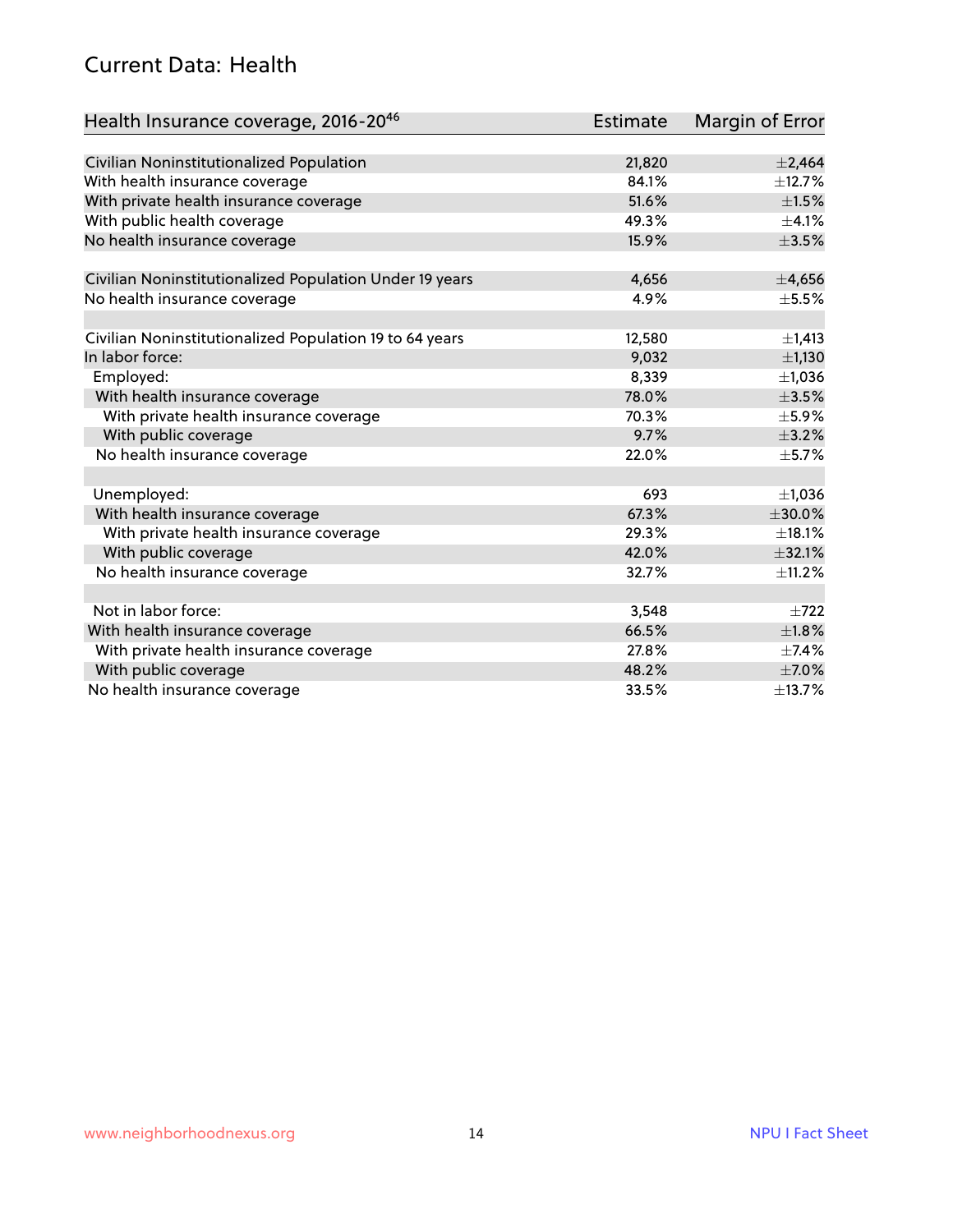#### Notes:

- 1. Source: U.S. Census Bureau, Decennial Census 2000, SF1 tables P8, P12; American Community Survey, tables B01001, B03002
- 2. This category includes Pacific Islanders, Native Americans and Alaska Natives, people who identify as some other race, and those who identify as bi/multi racial.
- 3. Source: U.S. Census Bureau, Decennial Census 2000, SF1 tables P15, P16, P18, P19; American Community Survey, tables B11001, B11005, B11003
- 4. Source: U.S. Census Bureau, Decennial Census 2000, SF3 table P37; American Community Survey, table B15002
- 5. Source: U.S. Census Bureau, Longitudinal Employer-Household Dynamics Residential Area Characteristics, Table JT01 (Primary Jobs); Workplace Area Characteristics, Table JT00 (All Jobs)
- 6. Source: U.S. Census Bureau, Decennial Census 2000, SF3 tables P52, P87; American Community Survey, tables B19001, B17001
- 7. Source: U.S. Census Bureau, Decennial Census 2000, SF1 tables H3, H4; American Community Survey, tables B25002, B25009
- 8. Source: U.S. Census Bureau, Decennial Census 2000, SF3 table H44; American Community Survey, tables B25044
- 9. Source: Atlanta Police Department, COBRA; U.S. Census Bureau, American Community Survey, table B01001
- 10. Source: U.S. Census Bureau, American Community Survey, table B01001
- 11. Source: U.S. Census Bureau, American Community Survey, table B03002
- 12. Source: U.S. Census Bureau, American Community Survey, table B05002
- 13. Source: U.S. Census Bureau, American Community Survey, table B05003
- 14. Source: U.S. Census Bureau, American Community Survey, tables B19001, B19025, B19051, B19061, B19055, B19065, B19059, B19069, B19056, B19066, B19057, B19067, B22001, B19101, B19127
- 15. Source: U.S. Census Bureau, American Community Survey, tables B19201, B19214, B20017, B19313
- 16. Source: U.S. Census Bureau, American Community Survey, table B17010
- 17. Source: U.S. Census Bureau, American Community Survey, tables B17001, B17006, B17021, B17007. Table totals may be lower than the total population, as they are based on the population for whom poverty status is determined.
- 18. Source: U.S. Census Bureau, American Community Survey, B17001H, B17001B, B17001D, B17001I. Table totals may be lower than the total population, as they are based on the population for whom poverty status is determined.
- 19. Source: U.S. Census Bureau, American Community Survey, tables B23001, B23008
- 20. Source: U.S. Census Bureau, American Community Survey, table C24030
- 21. Source: U.S. Census Bureau, American Community Survey, table C24010
- 22. Source: U.S. Census Bureau, American Community Survey, table B24080
- 23. Source: U.S. Census Bureau, Longitudinal Employer-Household Dynamics Origin-Destination Data, Tables JT00 Main and JT00 Aux
- 24. Source: U.S. Census Bureau, Longitudinal Employer-Household Dynamics Origin-Destination Data, Tables JT00 Main and JT00 Aux
- 25. Source: U.S. Census Bureau, Longitudinal Employer-Household Dynamics Origin-Destination Data, Tables JT00 Main and JT00 Aux
- 26. Source: U.S. Census Bureau, Longitudinal Employer-Household Dynamics Origin-Destination Data, Tables JT00 Main and JT00 Aux
- 27. Source: U.S. Census Bureau, American Community Survey, table B14001
- 28. Source: U.S. Census Bureau, American Community Survey, table B15002
- 29. Source: U.S. Census Bureau, American Community Survey, tables B11001, B11003, B11007, B11005, B09019
- 30. Source: U.S. Census Bureau, American Community Survey, tables B25002, B25003, B25004
- 31. Source: U.S. Census Bureau, American Community Survey, table B25024
- 32. Source: U.S. Census Bureau, American Community Survey, table B25034
- 33. Source: U.S. Census Bureau, American Community Survey, tables B25009, B25008, B25003
- 34. Source: U.S. Census Bureau, American Community Survey, table B07003
- 35. Source: U.S. Census Bureau, American Community Survey, table B25075. This value is self-reported and may differ from home values as determined by the County Tax Assessor.
- 36. Source: U.S. Census Bureau, American Community Survey, table B25081
- 37. Source: U.S. Census Bureau, American Community Survey, table B25087
- 38. Source: U.S. Census Bureau, American Community Survey, table B25091
- 39. Excludes units where Selected Monthly Owner Costs as a Percentage of Income cannot be computed.
- 40. Excludes units where Selected Monthly Owner Costs as a Percentage of Income cannot be computed.
- 41. Source: U.S. Census Bureau, American Community Survey, table B25063
- 42. Source: U.S. Census Bureau, American Community Survey, table B25070
- 43. Excludes units where Gross Rent as a Percentage of Income cannot be computed.
- 44. Source: U.S. Census Bureau, American Community Survey, tables B08101, B08013
- 45. Source: U.S. Census Bureau, American Community Survey, table B25044
- 46. Source: U.S. Census Bureau, American Community Survey, tables B18135, B27011

The dagger (†) symbol denotes values that cannot be computed.